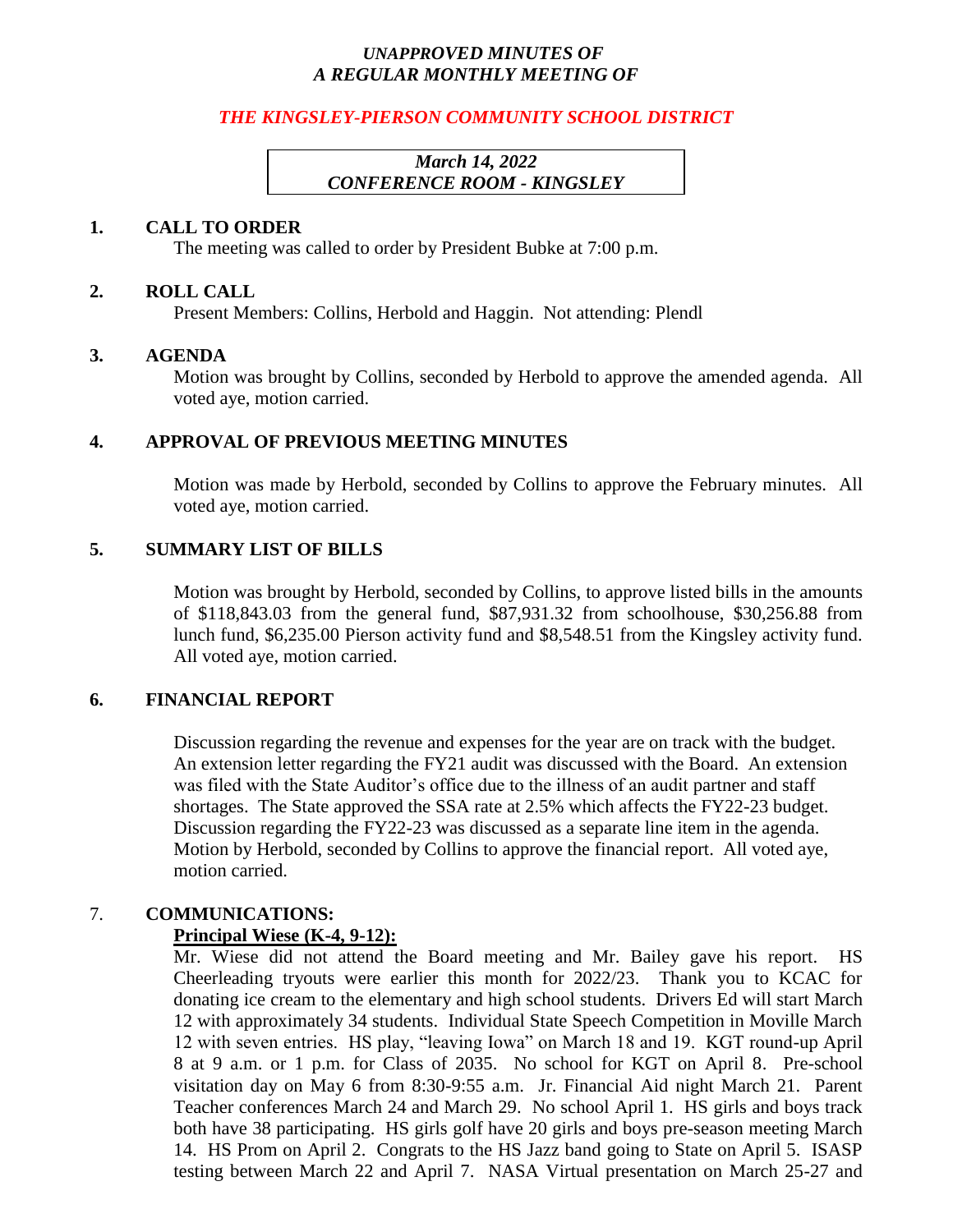three seniors participating. Mr. Wiese has been eating lunch with  $2<sup>nd</sup>,3<sup>rd</sup>$  and  $4<sup>th</sup>$  graders who earned 100 AR points.

## **Principal Brand (5-8):**

Mr. Brand discussed the big months of testing ahead for ISASP and FAST testing.  $5<sup>th</sup>$ grade students went to Wilcox Farms on March 4 and learned about technology in farming. Planning has begun for graduation and heroes' day. Interviews have begun for the MS English position. Thank you for the volunteers and support from the community for the Middle School PBIS Krispy Kreme fundraiser raising over \$5,800. A portion of the funds will go to the MS athletic program. There are 19 boys and girls out for track this year. The first meet is April 7. MS band will be attending the Honor Band festival at MVAO on March 21. AEA will provide training for staff on March 29. On April 6, staff will attend a CPI professional development training. Several students will leave for DC on April 12-15.

# **Supt. Bailey**

Mr. Bailey discussed how two years ago school was shutting down due to the pandemic. This time last year, the  $2<sup>nd</sup>$  vaccinations were being scheduled. The stress of the pandemic and shutdown is still having an effect on the loss of education time, educators and support staff today. Currently, May 27 is the last day of school. A huge thank you to the class of 1971. They donated over \$2,200 to the library to buy books for the kids. Mr. Bailey discussed the Fire Marshall report. Mr. Bailey and Phil Herbold set up a meeting regarding the potential for getting solar power to the school. The downside of solar power would be taking ten years to see the benefit from it. The SSA rate set at 2.5%. Mr. Bailey is working with the Teacher Association in setting up negotiation meetings. Information was passed out regarding the education bills being introduced in the legislator.

## **8. OLD BUSINESS –** No old business

# **9. NEW BUSINESS**

**2022-2023 Budget Guarantee Resolution:** Motion by Herbold, seconded by Collins to approve the following resolution: FY2023: "Resolved, that the Board of Directors of Kingsley-Pierson Community School District, will levy property tax for fiscal year 2022- 2023 for the regular program budget adjustment as allowed under section 257.14, Code of Iowa." All voted aye, motion carried.

### **2022-2023 Budget Review/Set Hearing Date:**

Motion by Herbold, seconded by Collins to publish the 2022-2023 budget at 11.32442 and set the budget hearing date at 6 a.m. on  $4/11/2022$ . All voted aye, motion carried.

### **2022-2023 Hearing on Proposed School Calendar:**

Motion by Collins, seconded by Herbold to open the public hearing on the 2022/2023 calendar. All voted aye, motion carried. Alisha Riemenschneider was present and recommended the sample B calendar for the school year. Motion by Herbold, seconded by Collins to close public comment. All voted aye, motion carried.

### **2022-2023 Calendar Adoption:**

Motion by Collins, seconded by Herbold to approve the sample B 2022/2023 school calendar. All voted aye, motion carried.

# **Facility Project(s):**

Motion by Herbold, seconded by Collins to accept the \$46,821 and approve Institutions Services Inc. (IS) for the Kingsley server station in the kitchen. All voted aye, motion carried. TMI Coatings painting of metal areas above windows was tabled until the April Board meeting.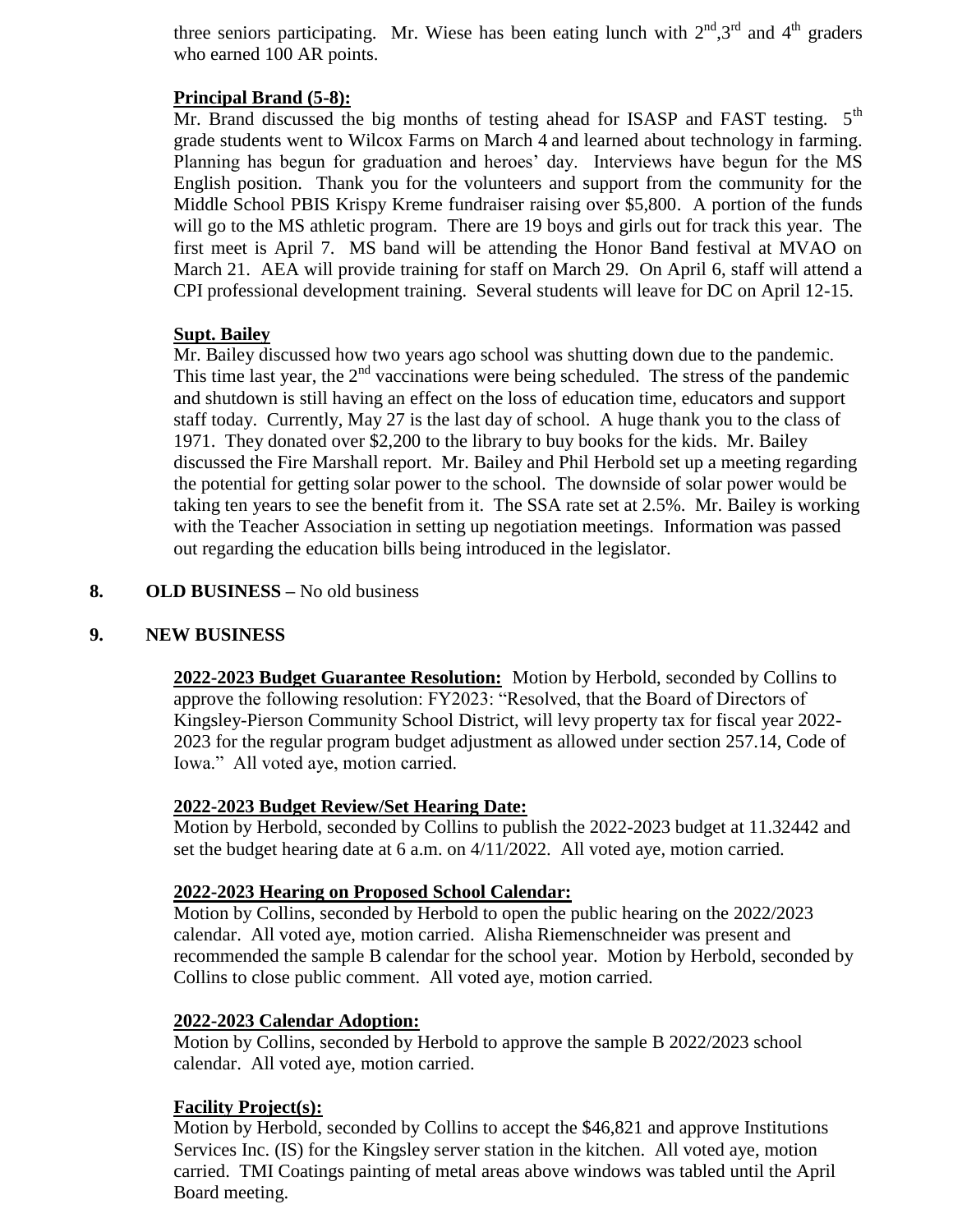# **State Teacher Retention Payments**

Motion by Herbold, seconded by Collins to approve a \$1,000 Teacher Retention payment to the teachers listed on the BEDS report from the Iowa Department of Education. The money was distributed by the State to schools to be paid in March to full time in person classroom teachers. All voted aye, motion carried. Motion by Collins, seconded by Haggin to extend the Teacher Retention payment to include two part-time FTE teachers. All voted aye, motion carried. The Board discussed retention payments to non-certified staff as they were employed during the pandemic as well. Since these payments are not funded by the State, the Board will continue these discussions at a future Board meeting.

### **Resignations:**

None

## **Contract Recommendation:**

Motion by Collins, seconded by Herbold to approve Ryan Ingalls as the HS English teacher. All voted aye, motion carried. Motion by Collins, seconded by Herbold to approve Jordyn Kooima as the Guidance Counselor pending full licensure. All voted aye, motion carried.

## **Delta Dental Renewal:**

Motion by Haggin, seconded by Collins to approve the Delta Dental renewal plan for 2022- 2023. All voted aye, motion carried.

## **ISEBA Life/AD&D/LTD Insurance Renewal:**

The LTD policy is an employee paid plan. Motion by Collins, seconded by Haggin to approve the ISEBA Life/AD&D/LTD renewal insurance plan. All voted aye, motion carried.

# **Mercer Health Insurance Renewal:**

Motion by Collins, seconded by Herbold to approve the group health insurance rates for 2022-2023. All voted aye, motion carried.

# **Iowa Risk Pool Natural Gas Renewal:**

Motion by Herbold, seconded by Collins to approve the Iowa Risk Pool Natural Gas renewal plan for 2022-2023. All voted aye, motion carried.

### **School Permit Language:**

Motion by Herbold, seconded by Collins to approve the school permit language recommended by the school attorney. The following will be added to the school permit language in the handbook ", or they may drive to their school if that is the most direct and accessible route." All voted aye, motion carried.

### **Fundraiser Requests:**

Motion by Collins, seconded by Herbold to approve the Country Store "Pride Pump" fundraiser. The school will receive \$.02 per every gallon at the separate "Pride Pump". All voted aye, motion carried.

### **Cross Country/Track 2022/2023 Sharing Agreement (amended agenda item):**

Motion by Collins, seconded by Herbold to approve the 2022-2023 sharing agreement with Woodbury Central for Cross Country and Track. All voted aye, motion carried.